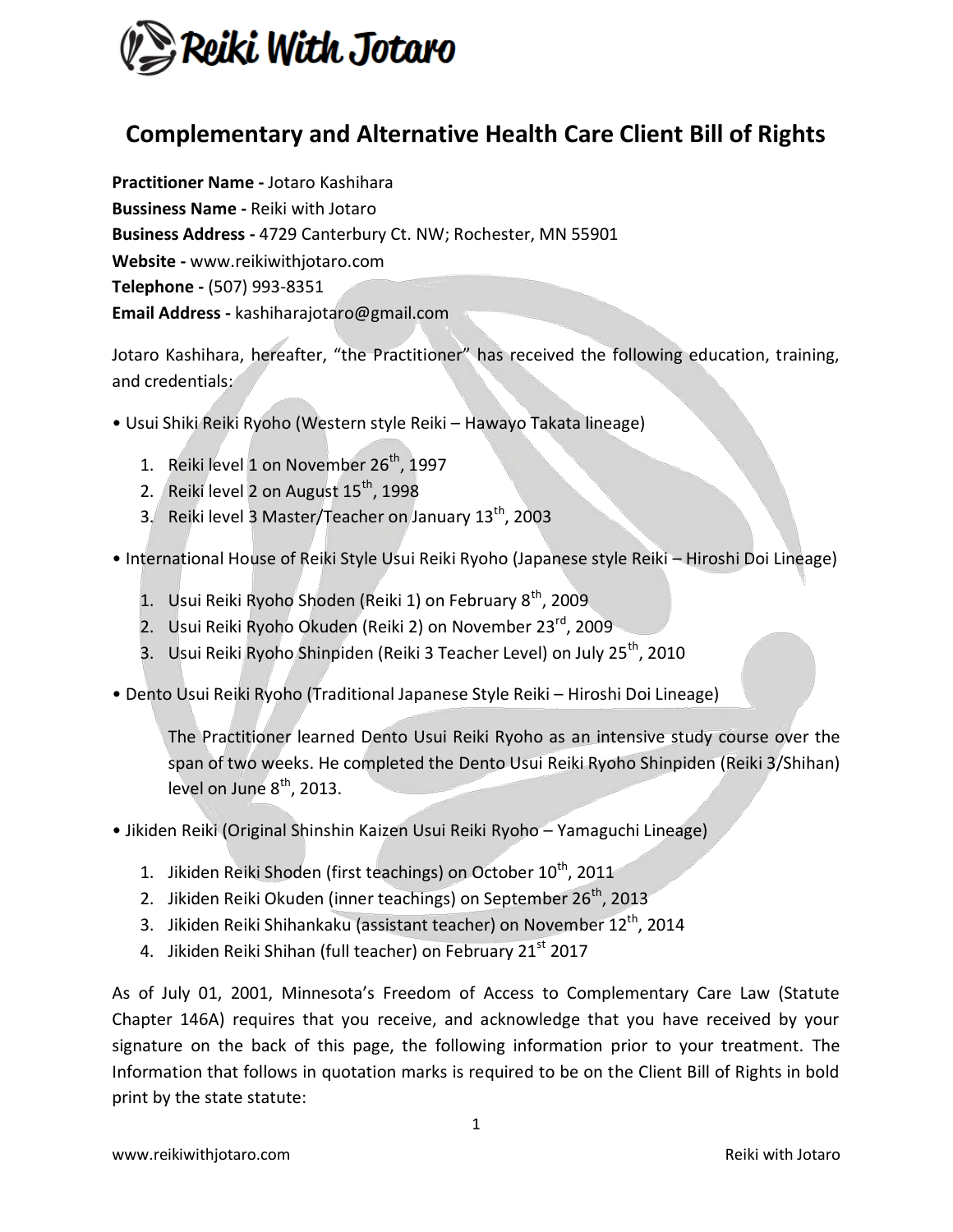

**"THE STATE OF MINNESOTA HAS NOT ADOPTED ANY EDUCATIONAL OR TRAINING STANDARDS FOR UNLICENSED COMPLEMENTARY AND ALTERNATIVE HEALTH CARE PRACTITIONERS. THIS STATEMENT OF CREDENTIALS IS FOR INFORMATION PURPOSES ONLY.**  Under Minnesota law, an unlicensed complementary and alternative health care practitioner may not provide a medical diagnosis or recommend discontinuance of medically prescribed treatments. If a client desires a diagnosis from a licensed physician, chiropractor, nurse, osteopath, physical therapist, dietitian, nutritionist, acupuncture practitioner, athletic trainer, or any other type of health care provider, the client may seek such services at any time."

**Complaints –** If the Client has a complaint or concern about the care or services they have received, they may contact the Office of Unlicensed Complementary and Alternative Health Care Practice located in Minnesota Department of Health:

**Mailing Address –** P.O. Box 64882, St. Paul, MN 55164-0882 **Telephone -** (651) 201-3728. **Website -** www.health.state.mn.us

**Fees, Payment, Insurance and Cancellation Policies –** The fees charged for services provided by Jotaro Kashihara are as follows:

> ONE (1) REIKI TREATMENT SESSION \$65.00 PACKAGE OF THREE (3) REIKI TREATMENT SESSIONS \$175.00 PACKAGE OF FIVE (5) REIKI TREATMENT SESSIONS \$275.00

On average, a Reiki treatment session last for a period of 60 to 70 minutes. The above fees are calculated to reflect this.

Payment is accepted by cash or by credit card (VISA/MC). Credit card payments are processed through Square Payment Services. Payment in full for services is expected at the time of service, unless otherwise arranged prior to the appointment. The Practitioner will supply a receipt at time of payment for the client's records. This Practitioner is not on contract with any HMOs, PPOs or any other Insurance Company to provide discounted services. This Practitioner does not accept Medicare, Medical Assistance or general assistance medical care. Jotaro Kashihara requires a minimum 24-hour business day advanced notice for cancellations or you may be charged for the full appointment.

**Change of Price –** While changes in session fees can occur, reasonable notice of those changes is provided by session fees being posted in the Practitioner's office, will be listed on the Practitioner's website, or disclosed to the client asking when scheduling the appointment.